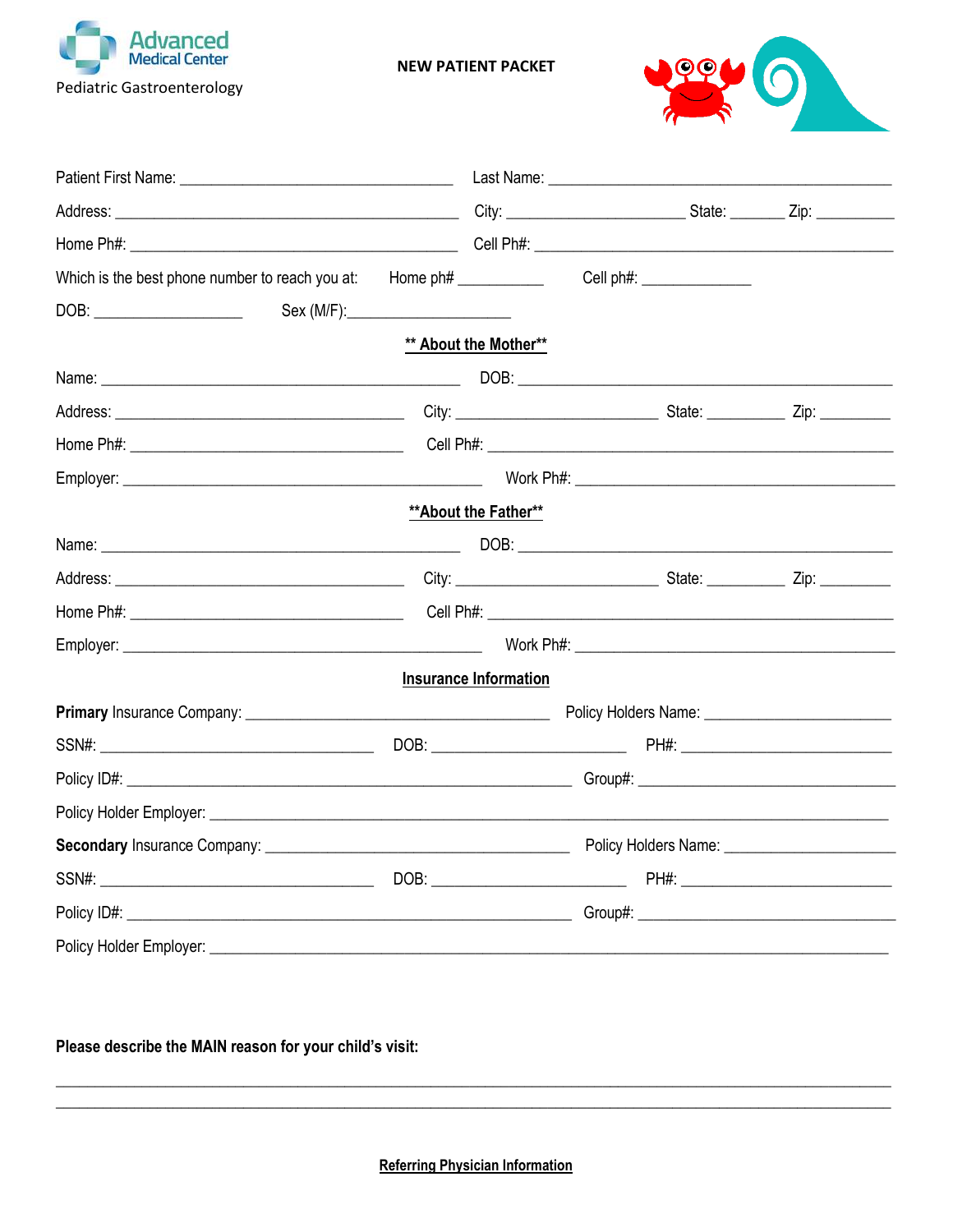| If Referring Physician is different from PCP, please fill out the following:                                                                               |                                       |                                                                                                                       |
|------------------------------------------------------------------------------------------------------------------------------------------------------------|---------------------------------------|-----------------------------------------------------------------------------------------------------------------------|
|                                                                                                                                                            |                                       |                                                                                                                       |
|                                                                                                                                                            |                                       |                                                                                                                       |
|                                                                                                                                                            | <b>Preferred Pharmacy Information</b> |                                                                                                                       |
|                                                                                                                                                            |                                       |                                                                                                                       |
|                                                                                                                                                            |                                       |                                                                                                                       |
| <b>Drug Allergies</b>                                                                                                                                      |                                       |                                                                                                                       |
| <b>Medication Name:</b>                                                                                                                                    |                                       | Reaction type: (i.e., rash, hives, difficulty breathing etc.)                                                         |
| <b>Food Allergies &amp; Reaction(s)</b><br>the contract of the contract of the contract of the contract of the contract of the contract of the contract of |                                       |                                                                                                                       |
| Infant/Baby Formula: List any negative reactions he/she has had from the formula                                                                           |                                       |                                                                                                                       |
| <b>Surgeries &amp; Hospitalizations:</b>                                                                                                                   |                                       |                                                                                                                       |
| 1.                                                                                                                                                         |                                       |                                                                                                                       |
| 3.                                                                                                                                                         |                                       |                                                                                                                       |
| Please list any medications that are currently active:                                                                                                     | Amount and times per day:             |                                                                                                                       |
| 1.<br><u> 1980 - John Stein, Amerikaansk politiker († 1908)</u>                                                                                            |                                       |                                                                                                                       |
| 2.<br>3.<br><u> 1989 - Johann Stein, fransk politik (f. 1989)</u>                                                                                          |                                       | <u> 1990 - Johann Harry Harry Harry Harry Harry Harry Harry Harry Harry Harry Harry Harry Harry Harry Harry Harry</u> |
| 4.<br><u> 1989 - John Stein, Amerikaansk politiker (* 1958)</u><br>5.                                                                                      |                                       |                                                                                                                       |
| <u> 1989 - Johann Stein, fransk politik (f. 1989)</u>                                                                                                      |                                       |                                                                                                                       |

## PAST MEDICAL HISTORY FOR THE PATIENT (CIRCLE YES/NO WHEN INDICATED)

m

<u>e anno 1989</u>



<u> Alban Ser</u>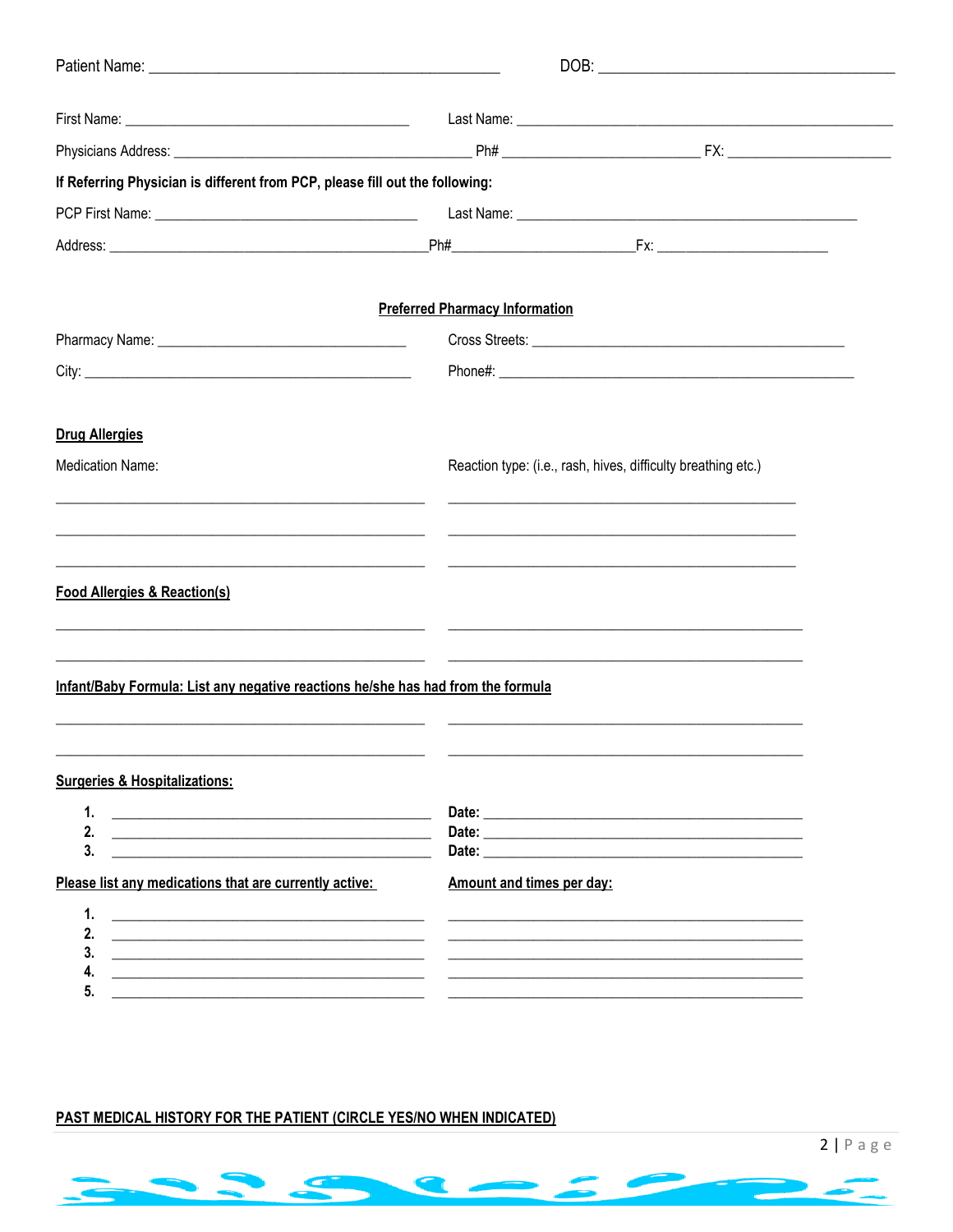| Patient Name: |  |
|---------------|--|
|---------------|--|

Patient Name: \_\_\_\_\_\_\_\_\_\_\_\_\_\_\_\_\_\_\_\_\_\_\_\_\_\_\_\_\_\_\_\_\_\_\_\_\_\_\_\_\_\_\_\_\_ DOB: \_\_\_\_\_\_\_\_\_\_\_\_\_\_\_\_\_\_\_\_\_\_\_\_\_\_\_\_\_\_\_\_\_\_\_\_\_\_

| Birth Weight:                                                          |        | Premature: YES / NO If yes, how many weeks premature? |  |
|------------------------------------------------------------------------|--------|-------------------------------------------------------|--|
| If patient is an infant, did he/she pass stool (meconium) after birth? | YES/NO |                                                       |  |

If patient is an infant, did he/she have prolonged jaundice after birth? YES / NO

#### **PLEASE MARK YES/NO IF THE PATIENT HAS ANY OF THE FOLLOWING INDICATIONS/ DIAGNOSIS**

**GENERAL CARDIAC**

|                          | <b>YES</b> | <b>NO</b> |                            | <b>YES</b> | <b>NO</b> |
|--------------------------|------------|-----------|----------------------------|------------|-----------|
| Weight Loss              |            |           | Murmur                     |            |           |
| Fever                    |            |           | High Blood Pressure        |            |           |
| Fatigue                  |            |           | Fainting                   |            |           |
| <b>Bruising/Bleeding</b> |            |           | Heart Rhythm Changes       |            |           |
| <b>Head and Neck</b>     |            |           | GI                         |            |           |
| Eye Changes              |            |           | Abdominal Pain             |            |           |
| <b>Wear Glasses</b>      |            |           | Diarrhea                   |            |           |
| Nasal Congestion         |            |           | Constipation               |            |           |
| Sinus Infection          |            |           | Jaundice                   |            |           |
| <b>Frequent Cold</b>     |            |           | Vomiting                   |            |           |
| <b>Tooth Decay</b>       |            |           | Heartburn/Reflux           |            |           |
| <b>Mouth Sores</b>       |            |           | Appetite Loss              |            |           |
|                          |            |           | <b>Swallowing Problems</b> |            |           |
| <b>SKIN</b>              |            |           | <b>GENITOURINARY</b>       |            |           |
| Rashes                   |            |           | <b>Difficult Urination</b> |            |           |
| Itching                  |            |           | Blood in Urine             |            |           |
| Neurologic               |            |           | Urinary Tract Infection    |            |           |
| Headaches                |            |           | <b>Bed Wetting</b>         |            |           |
| Seizures                 |            |           | Abnormal Menstrual         |            |           |
| Psychiatric              |            |           | <b>Muscle/Joints</b>       |            |           |
| Anxiety                  |            |           | Joint Redness              |            |           |
| Depression               |            |           | Joint Swelling             |            |           |
| Mood Changes             |            |           | Muscle Aches               |            |           |
|                          |            |           |                            |            |           |

**OTHER**: \_\_\_\_\_\_\_\_\_\_\_\_\_\_\_\_\_\_\_\_\_\_\_\_\_\_\_\_\_\_\_\_\_\_\_\_\_\_\_\_\_\_\_\_\_\_\_\_\_\_\_\_\_\_\_\_\_\_\_\_\_\_\_\_\_\_\_\_\_\_\_\_\_\_\_\_\_\_\_\_\_\_\_\_\_\_\_\_\_\_\_\_\_\_\_\_\_\_\_\_\_\_\_\_\_\_\_\_\_\_\_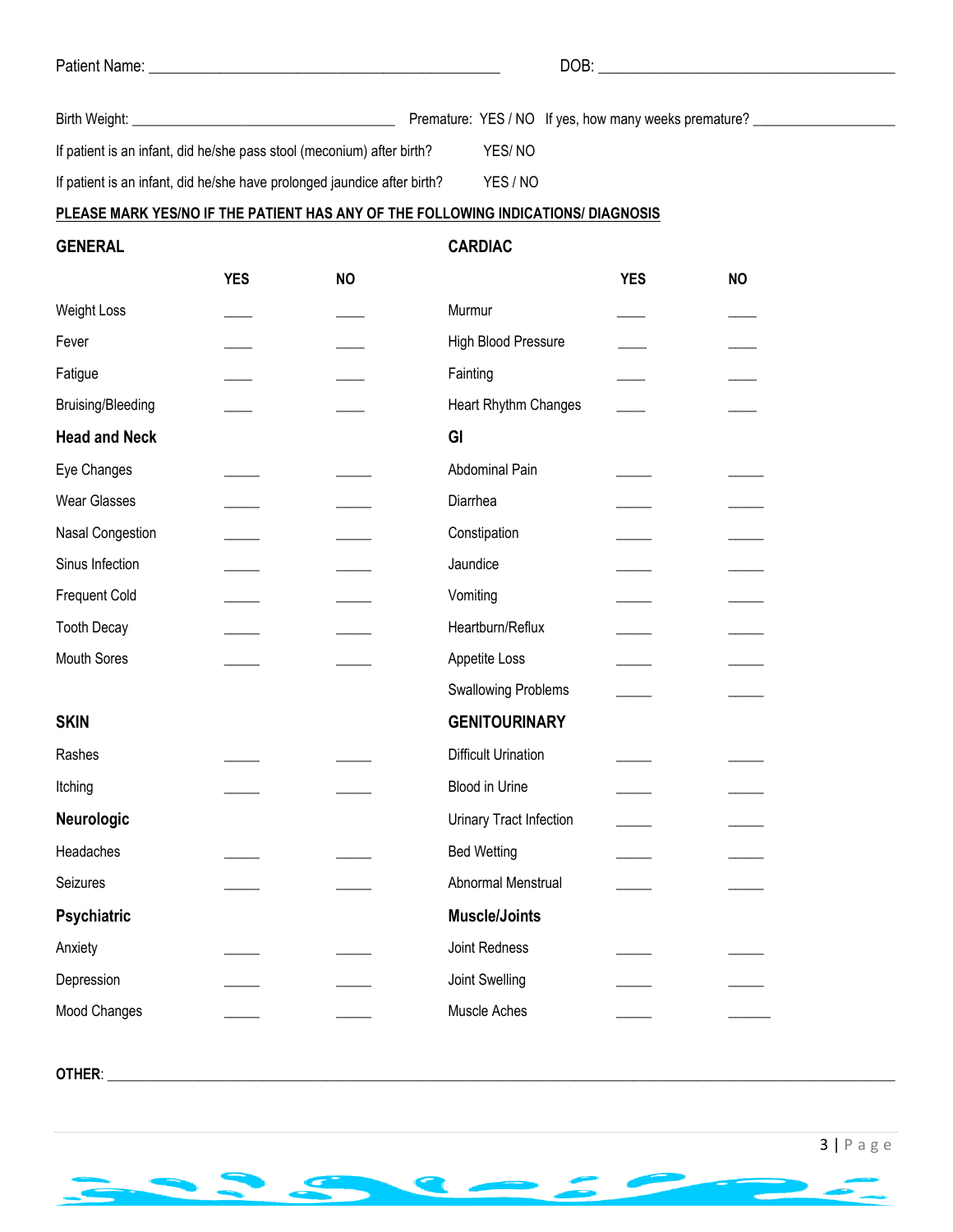| Patient<br>: Name: | DOB:<br>-<br>--<br>_______ |
|--------------------|----------------------------|
|                    |                            |

Use the following symbols: M=Mother, F=Father, S=Sister, B=Brother, MGM=Maternal Grandmother, MGF=Maternal Grandfather, PGM= Paternal Grandmother, MU= Maternal Uncle, MA=Maternal Aunt, PU= Paternal Uncle, PA= Paternal Aunt, O=Other (i.e. cousin)

### **PLEASE MARK BELOW WITH ANY OF THE ABOVE SYMBOLS IF ANY FAMILY MEMBER HAS DISORDER LISTED BELOW.**

| GERD(Reflux Disease)                                                              | Anxiety                   | Stomach Ulcers       |  |  |
|-----------------------------------------------------------------------------------|---------------------------|----------------------|--|--|
| Irritable Bowel Syndrome<br>Crohn's Disease<br>Migraines                          |                           |                      |  |  |
| Food Allergies                                                                    | Lactose Intolerance       |                      |  |  |
| Gallstones/Cirrhosis                                                              | <b>Bleeding Disorders</b> | Constipation         |  |  |
| High Cholesterol                                                                  | Colon Polys               | Child / Infant Death |  |  |
| Seizures                                                                          |                           |                      |  |  |
| OTHER FAMILY DISORDERS WE SHOULD KNOW OF:                                         |                           |                      |  |  |
|                                                                                   |                           |                      |  |  |
| SOCIAL HISTORY FOR THE PATIENT                                                    |                           |                      |  |  |
| Please list all members living in the household (EX. Mother, Father, Sister etc.) |                           |                      |  |  |
|                                                                                   |                           |                      |  |  |
|                                                                                   |                           |                      |  |  |
| Is your child in school / preschool/ daycare?<br>YES / NO                         |                           |                      |  |  |
| Have there been any missed school days because of symptoms?                       | YES / NO                  |                      |  |  |
|                                                                                   |                           |                      |  |  |
|                                                                                   |                           |                      |  |  |
|                                                                                   |                           |                      |  |  |
|                                                                                   |                           |                      |  |  |
|                                                                                   |                           |                      |  |  |
|                                                                                   |                           |                      |  |  |
|                                                                                   |                           |                      |  |  |
| Has there been any recent travel outside of the U.S?                              | YES / NO                  |                      |  |  |
|                                                                                   |                           |                      |  |  |
|                                                                                   |                           |                      |  |  |
|                                                                                   |                           |                      |  |  |
|                                                                                   |                           |                      |  |  |